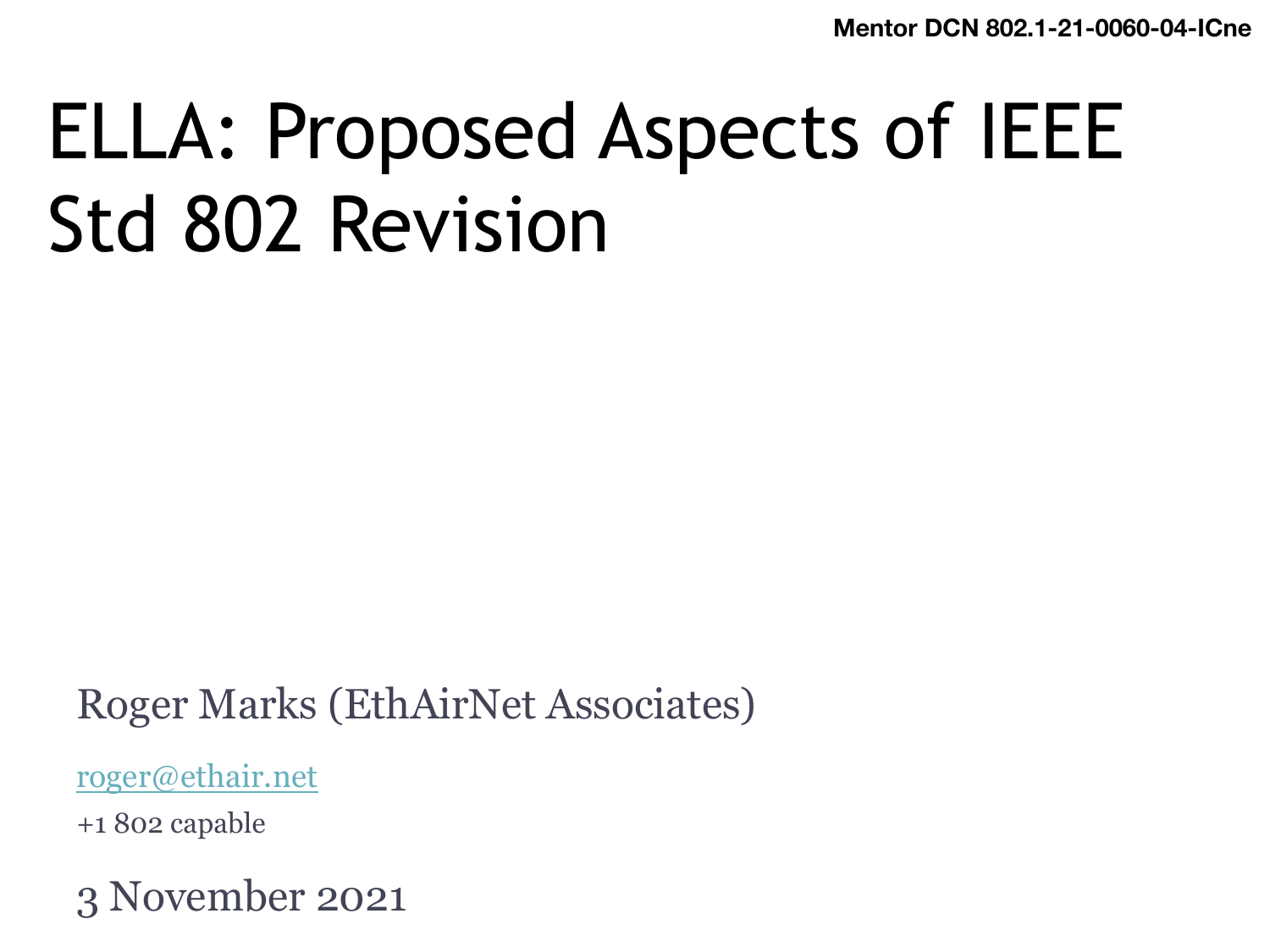# IEEE Std 802 - History

- IEEE Std 802-1990
- IEEE Std 802-2001
	- IEEE Std 802a-2003: Playpen EtherTypes
	- IEEE Std 802b-2004: OID hierarchy
- IEEE Std 802-2014
	- IEEE Std 802c-2017: Local MAC Address Usage
	- IEEE Std 802d-2017: URN allocation
	- P802f: YANG Data Model for EtherTypes
		- WG ballot opened, June 2021
- Procedurally, revision should follow before further amendments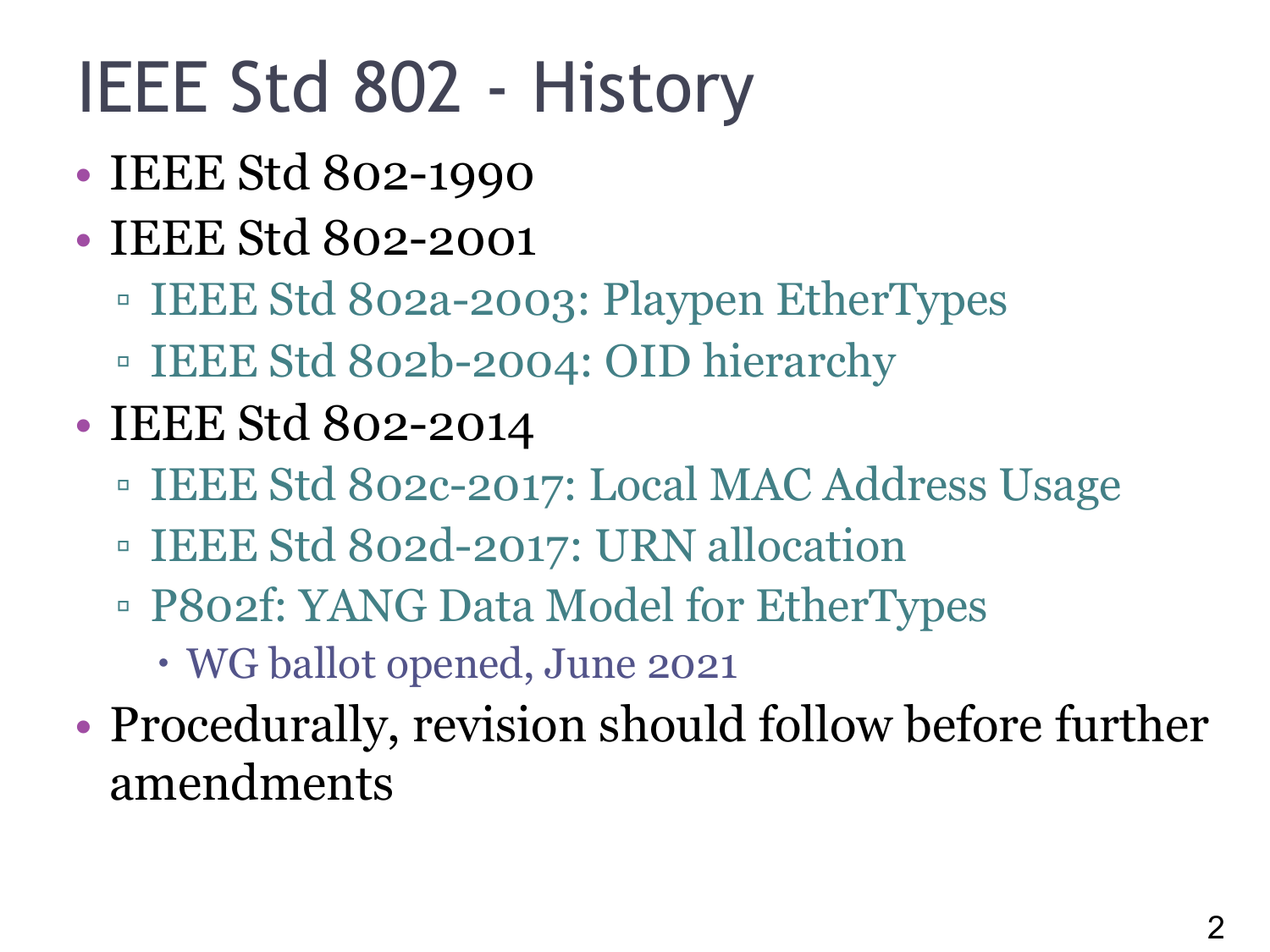# IEEE Std 802 - Contents

- 1. Overview, Scope, Purpose
- 2. Normative references
- 3. Definitions
- 4. Family of IEEE 802 standards
- 5. Reference models (RMs)
- 6. General requirements for an IEEE 802 network
- 7. IEEE 802 network management
- 8. MAC addresses
- 9. Protocol identifiers
- 10. Allocation of OID values
- 11. Allocation of URN values
- Annex A (informative) Bibliography
- Annex B (informative) Reference models for IEEE 802 standards
- Annex C (informative) Examples of bit ordering for addresses
- Annex D (informative) List of IEEE 802 standards
- Annex E (informative) History
- [Annex F: (informative) YANG representation example (P802f)]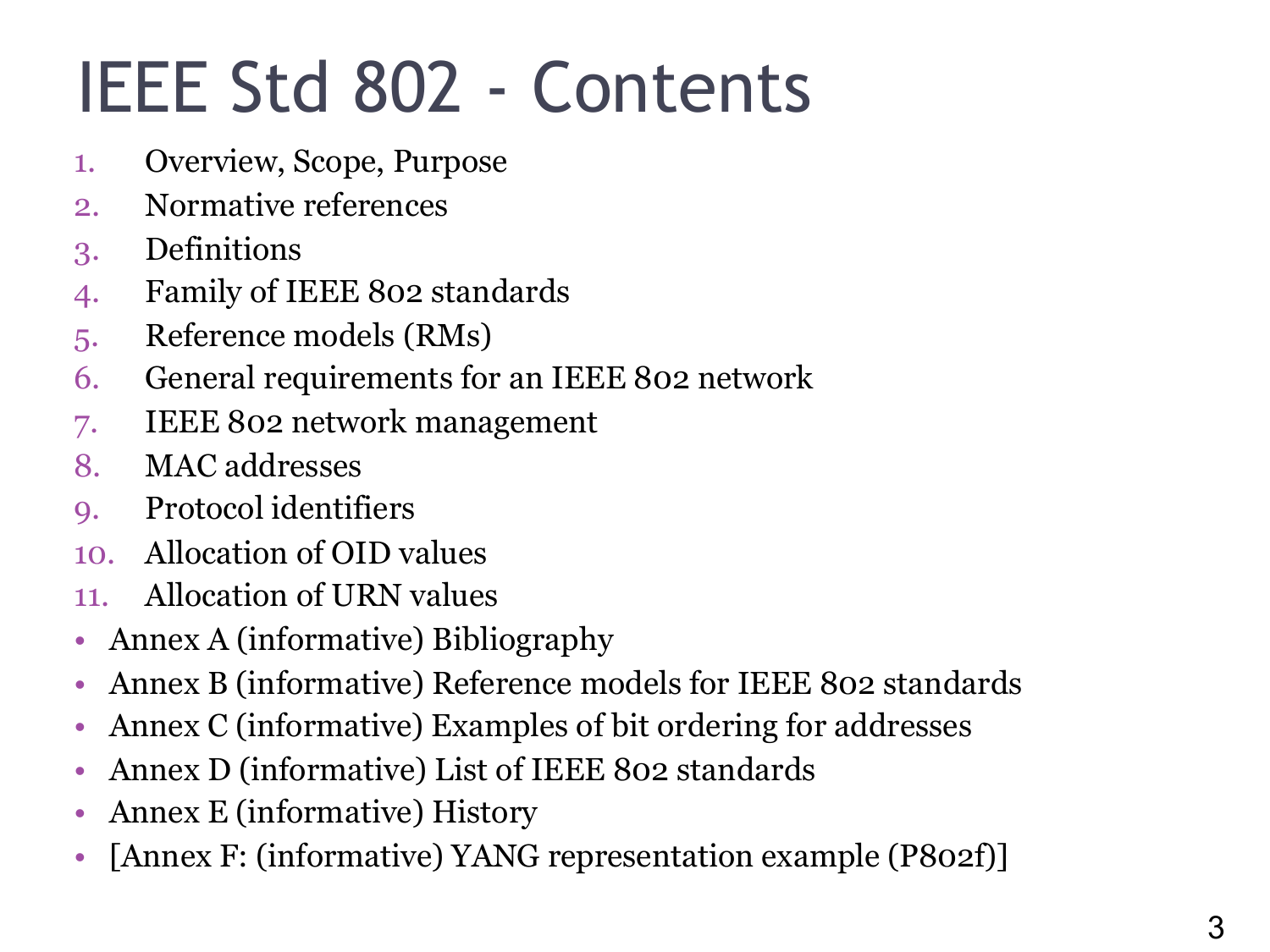# Proposal on how to revise

- 4. *Family of IEEE 802 standards* (pp 7-10)
	- 4.1 High-level view of IEEE 802 networks: revise; explain the commonality
	- 4.2 List of applications: delete
	- 4.3 Internationalization: minimize
	- 4.4 List of standards and projects: delete
- 5. *Reference models (RMs)* (pp 11-18): replace with LL Service & Architecture
	- 5.1 Describes Link Layer (LL) as one LLC over various MACs: replace
		- Describes media-independent handover: delete
	- 5.2 Reference model for end stations (LLC/MAC/PHY): replace
	- 5.3 Interconnection: replace
		- Barely mentions VLANs or priority; no reference to their role in architecture
- 6. *General requirements for an IEEE 802 network* (p 19)
	- Replace with (conformance-related?) description of LL service provided to client
- 7. *IEEE 802 network management* (pp 20-21): replace
- 8. *MAC Addresses* (pp 22-27, plus pp 12-19 of 802c)
	- Revise; merge with LL Service and Architecture
- 9. *Protocol identifiers* (pp 28-34)
	- Lists many 802.3 MAC frame formats, without assigning fields to layers
		- Who's responsible for adding and stripping those fields?
	- Replace; merge with LL Service and Architecture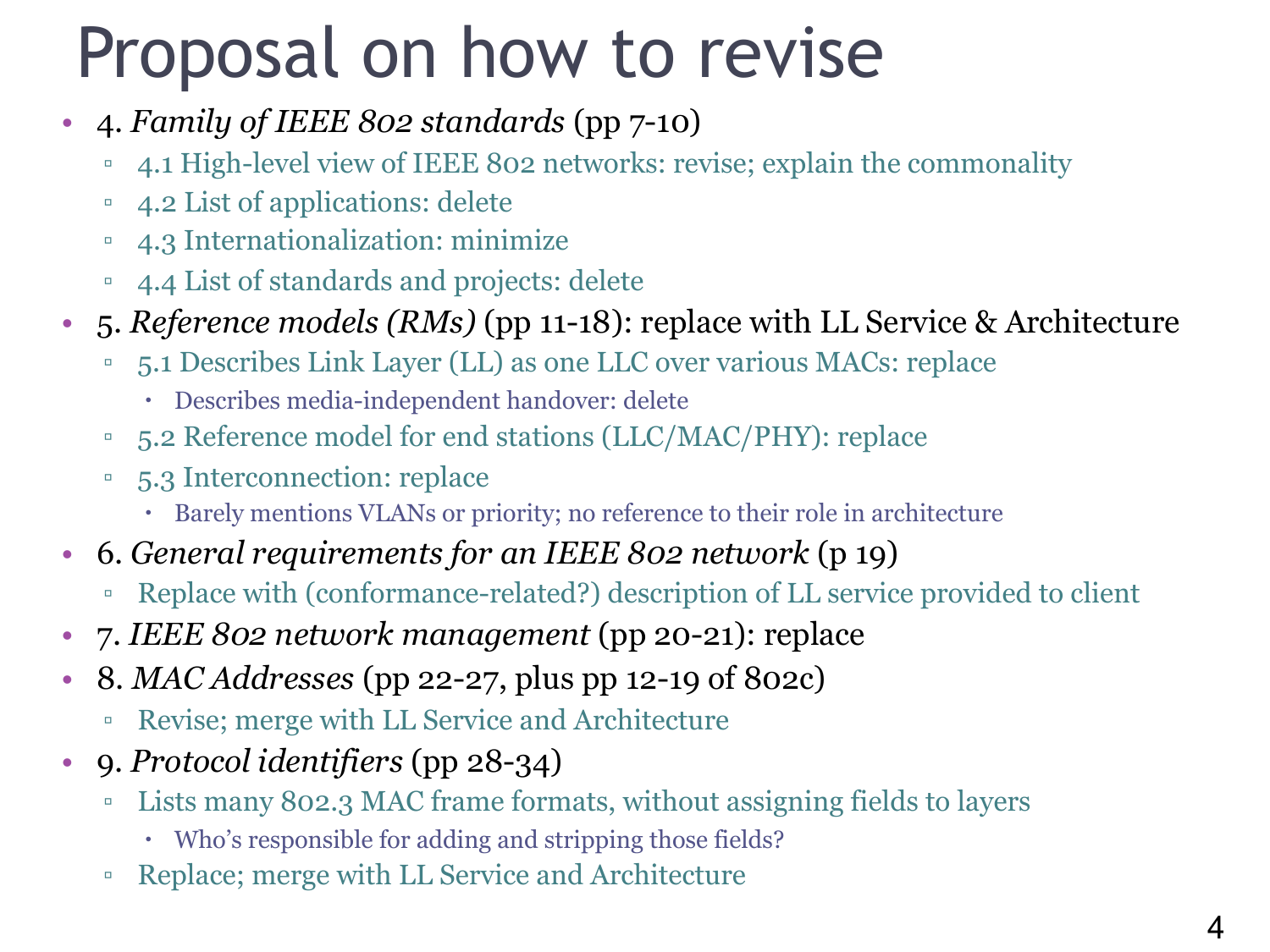# IEEE Std 802 – Proposed Revision

- *1. Overview, Scope, Purpose*
- *2. Normative references*
- *3. Definitions*
- *4. Family of IEEE 802 standards*
- *5. Network and application scenarios served by IEEE 802*
- *6. IEEE 802 Link Layer Service and Architecture*
- *7. General requirements for an IEEE 802 network*
- *8. IEEE 802 network management*
- *9. Allocation of OID values*
- *10. Allocation of URN values*
- *Annex A (informative) Bibliography*
- *Annex B (informative) Reference models for IEEE 802 standards*
- *Annex C (informative) Examples of bit ordering for addresses*
- *Annex D (informative) List of IEEE 802 standards*
- *Annex E (informative) History*
- *Annex F: (informative) YANG representation example*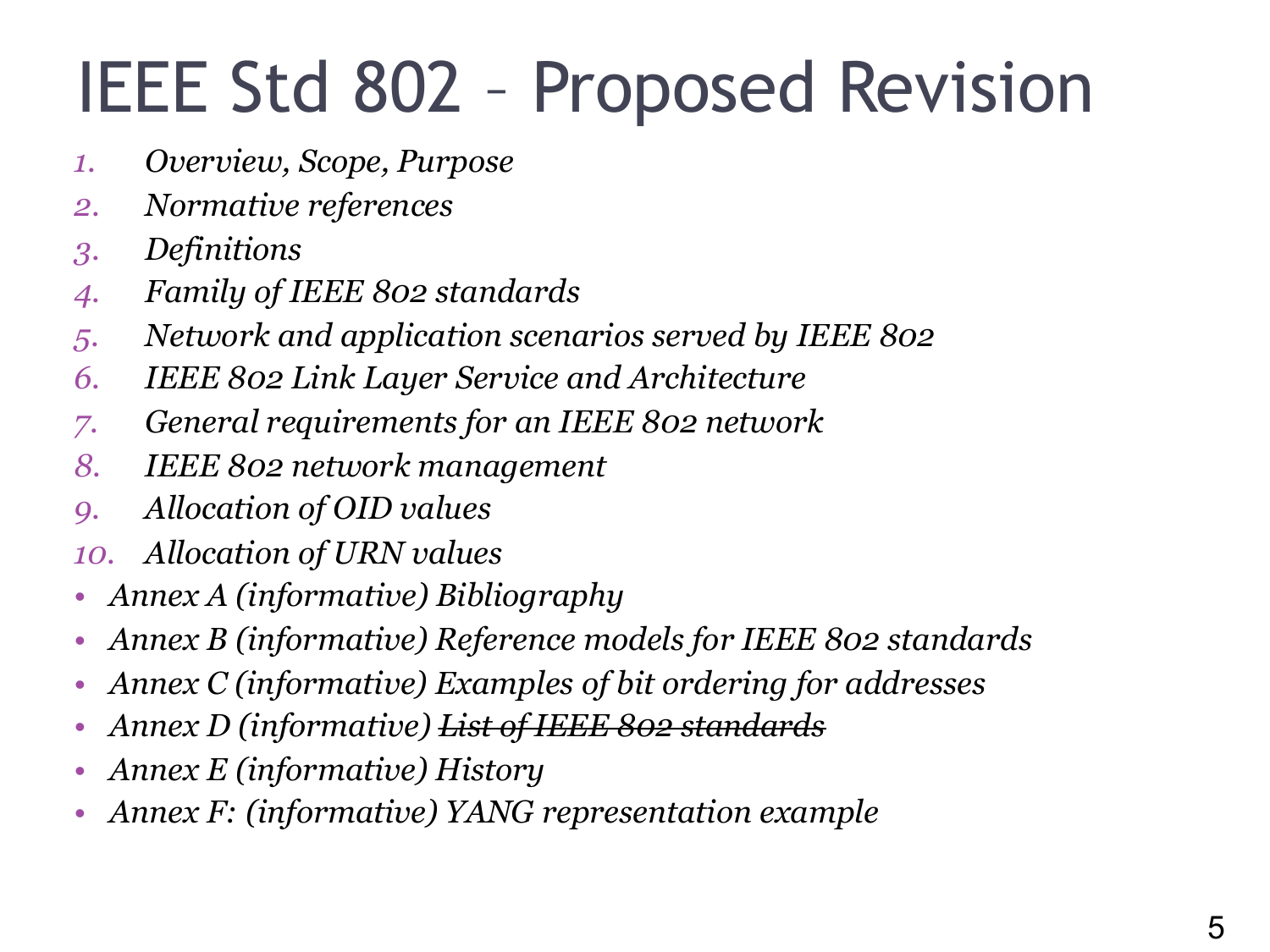# Link Layer Service and Architecture

- Layers, sublayers, and SAPs
	- LLC & LSAP
	- MAC & MSAP
	- PHY
	- VLAN-aware and priority-aware end station

#### • Link Layer (LL) service specification

- LL Service User and LL Service Provider
- LL modes
	- Service Characteristics
		- Transparency
		- Data loss, data insertion, data duplication, misordering, priority, QoS, time-sensitivity, flow control,…
- LL Service primitives
- LL Service parameters
- LL Service sequences of actions and events
- MAC service specification
	- Refer to IEEE Std 802.1AC
- LSAP addresses and protocol discrimination
- MAC address
- Bridging and relay architecture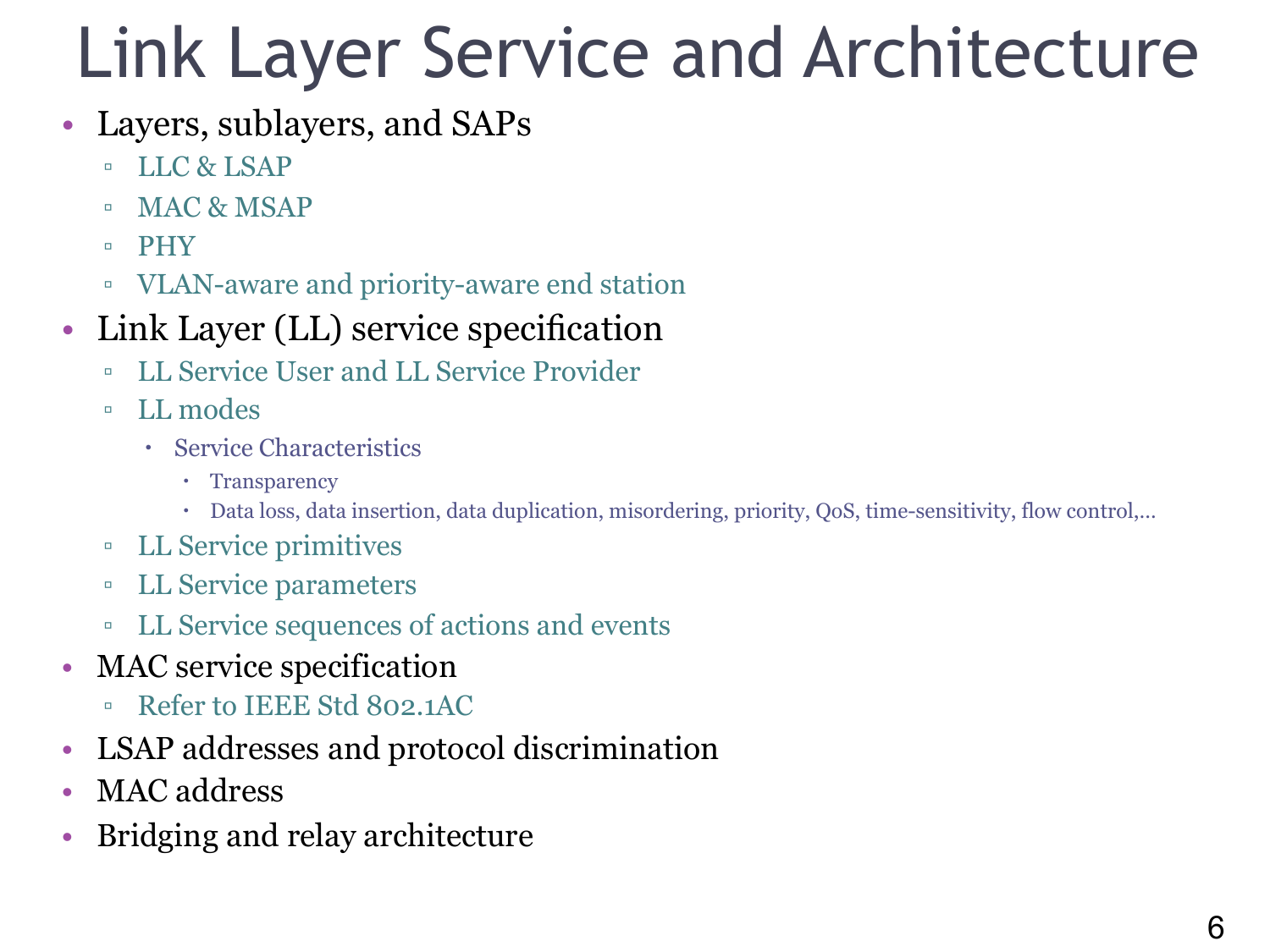# Service Characteristic statements

#### • 802.2:

- *connectionless-mode service… may be useful when higher layers provide any essential recovery and sequencing services so that these do not need replicating in the data link layer.*
- 802.1Q:
	- *The MAC Service (IEEE Std 802.1AC) permits a negligible rate of reordering of frames with a given priority for a given combination of destination address, source address, and flow hash, if present, transmitted on a given VLAN.* 
		- *Note: This is an inaccurate characterization of 802.1AC.*
- *IEEE Std 802.1AC*
	- *In general, the MAC Service provider can perform any or all of the following actions: Discard objects, Change the order of the objects*
	- *The MAC Service exhibits a negligible rate of the following: Object duplication, Reordering of objects for a given priority*
	- *Awareness of the characteristics of the MAC Service provided, e.g., the rate at which objects can be discarded, duplicated, or misordered, is part of the MAC Service user's a priori knowledge of the environment.*
	- 7 ▫ *Although the MAC Service maintains the integrity of individual MSDUs, it does not necessarily deliver them to the receiving MAC Service user in the order in which they are presented by the transmitting MAC Service user, for example in cases where they have different priorities.*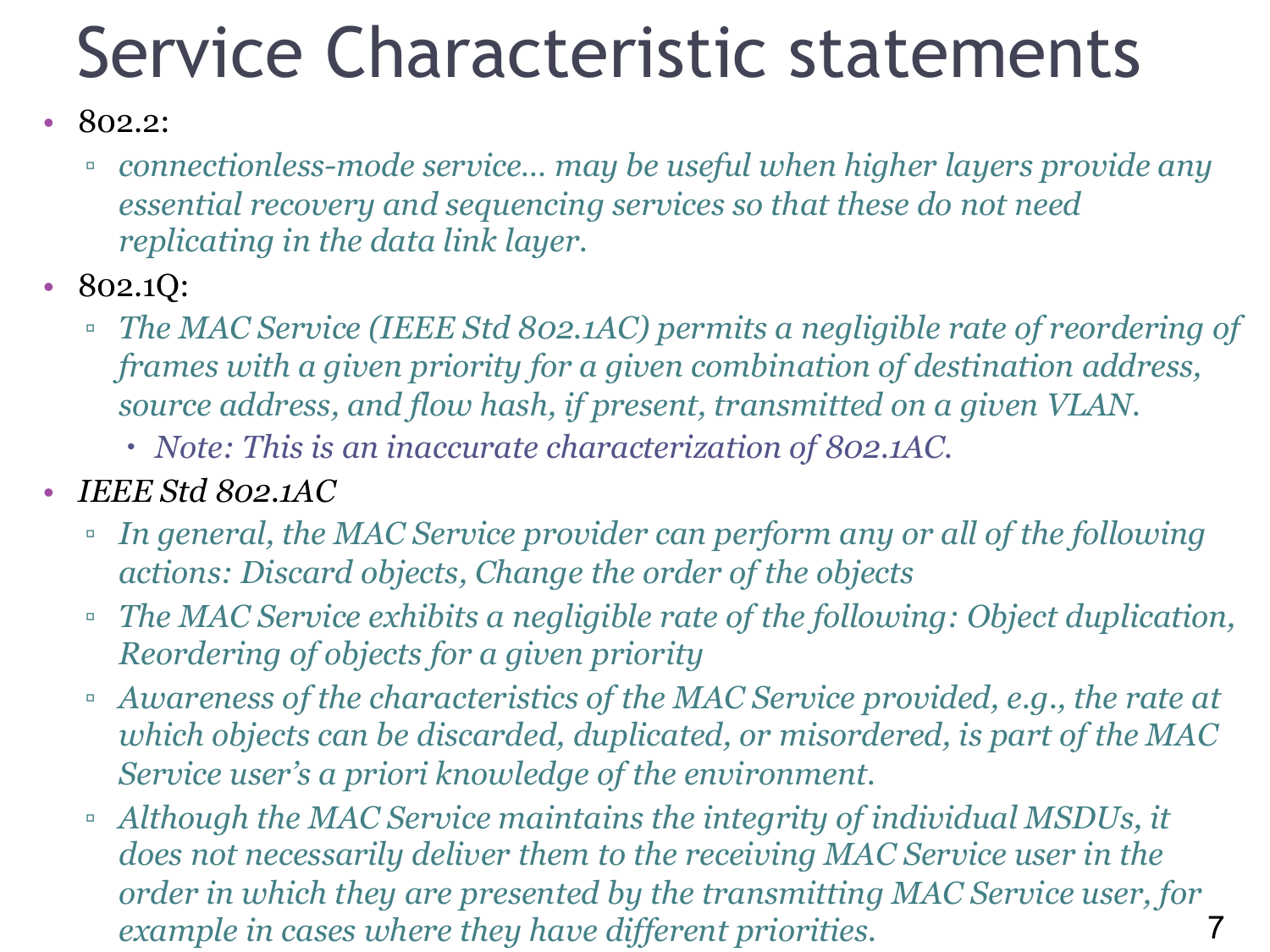# VLAN/priority-aware end station

#### • IEEE Std 802:

- *IEEE Std 802.1Q specifies the method by which the MAC service is supported by virtual bridged LANs, the principles of operation of those networks, and the operation of VLAN-aware bridges,…*
- Nothing about VLAN-aware end stations.
- 802.1Q  $(6.3 -$  Support of the MAC Service) :
	- *On the individual LANs of a Virtual Bridged Network, frames for different VLANs can be distinguished by the addition of a VLAN tag as the initial octets of a frame's MSDU.*
	- *A VLAN-aware end station can use the EISS Multiplex Entity (6.17) to provide multiple SAPs, one per VID of interest, to separate MAC Clients.*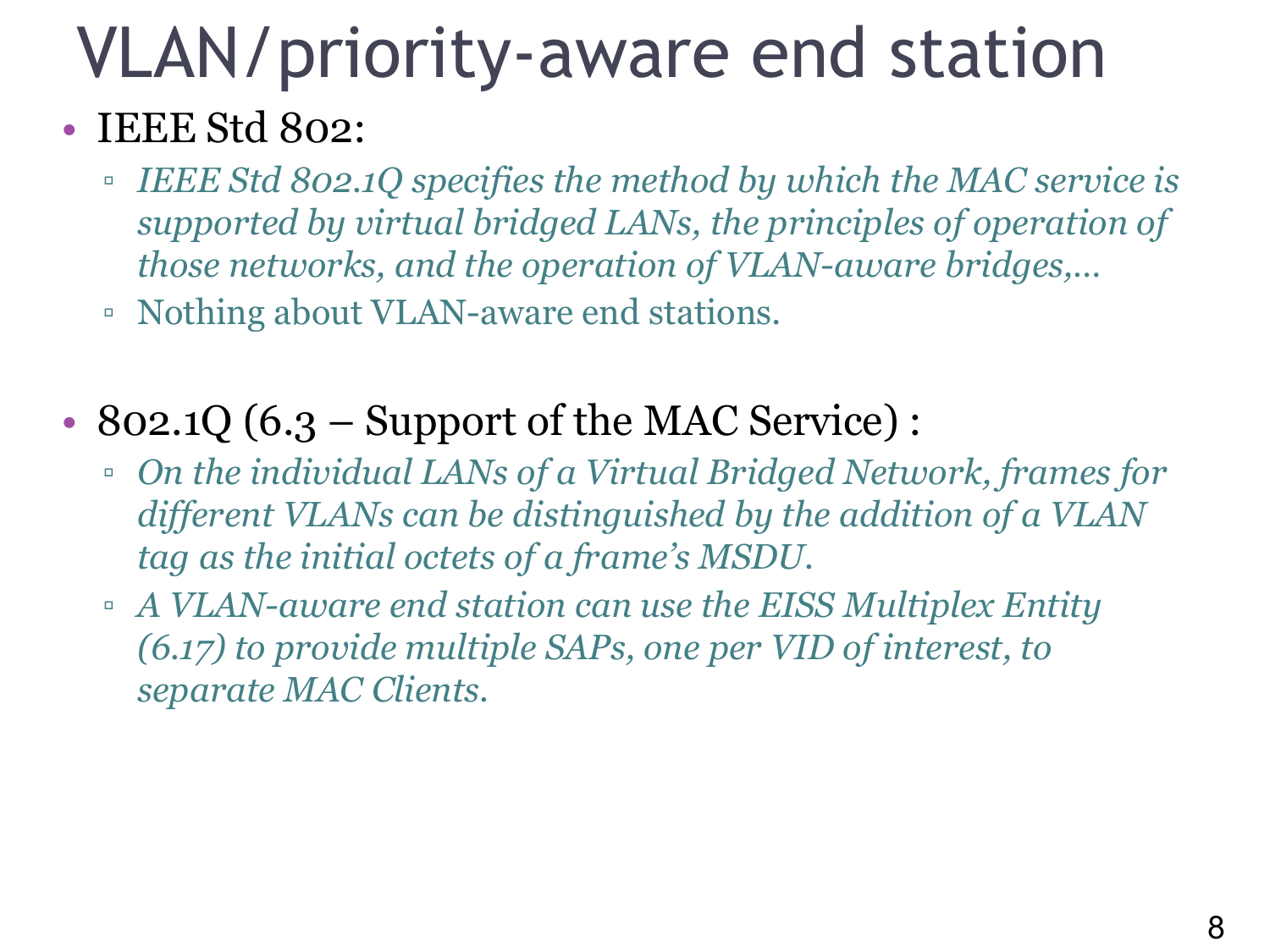#### EISS Multiplex Entity <sup>9</sup> Bridges and end stations, and thereby affecting the frame forwarding behavior of the Bridges and end stations with regard to multiples with regard to multiples with the second to multiples with the second to multiples with the second term in the second term in the second term in the second term in the second term in the s  $N$  is supported, the Eissued Filtering Service primitives issued by the MAC Service user showledge by the MAC Service user showledge by the MAC Service user showledge by the MAC Service user showledge by the MAC Service also include a VID parameter in order to identify the VLAN associated with the MACADO REQUIREMENT\_SPECIFICATION specified. 1 2 7

Per 802.1Q:

*On the individual LANs of a Virtual Bridged Network, frames for different VLANs can be distinguished by the addition of a VLAN tag as the initial octets of a frame's MSDU.*

*A VLAN-aware end station can use the EISS Multiplex Entity (6.17) to provide multiple SAPs, one per VID of interest, to separate MAC Clients.*



Figure 6-6—Two back-to-back EISS Multiplex Entities

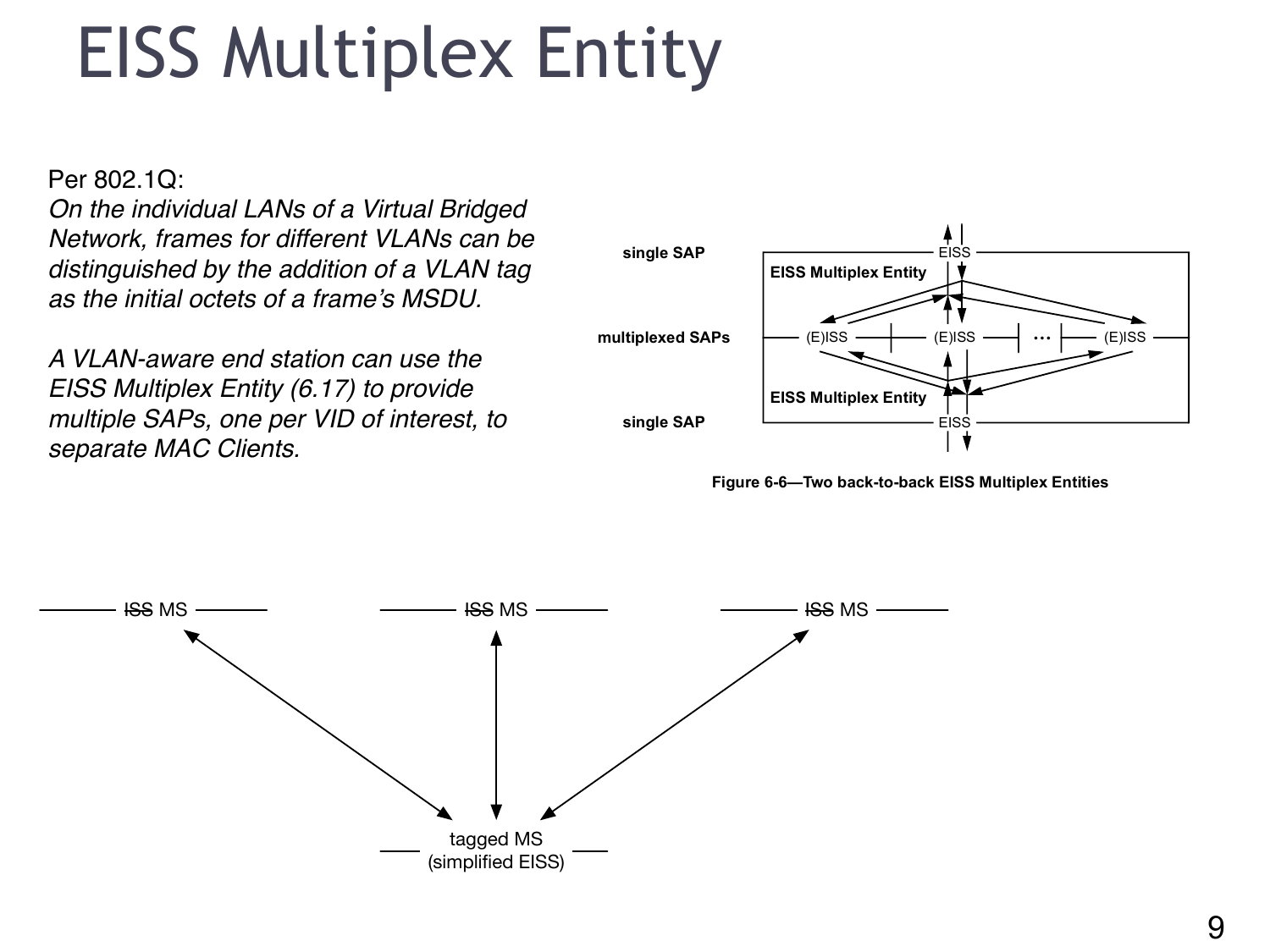### schematic End Station Architecture…

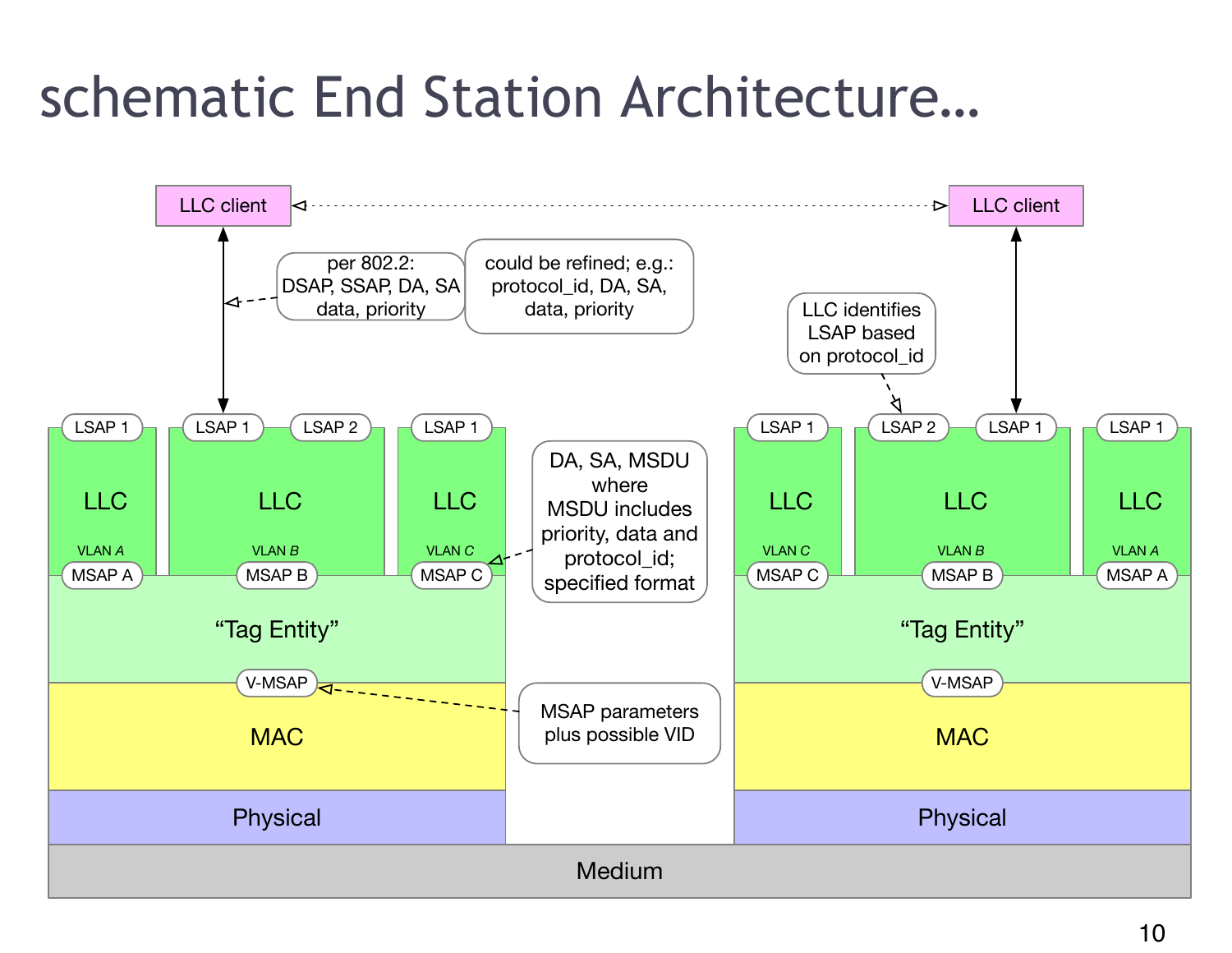### schematic End Station Architecture…

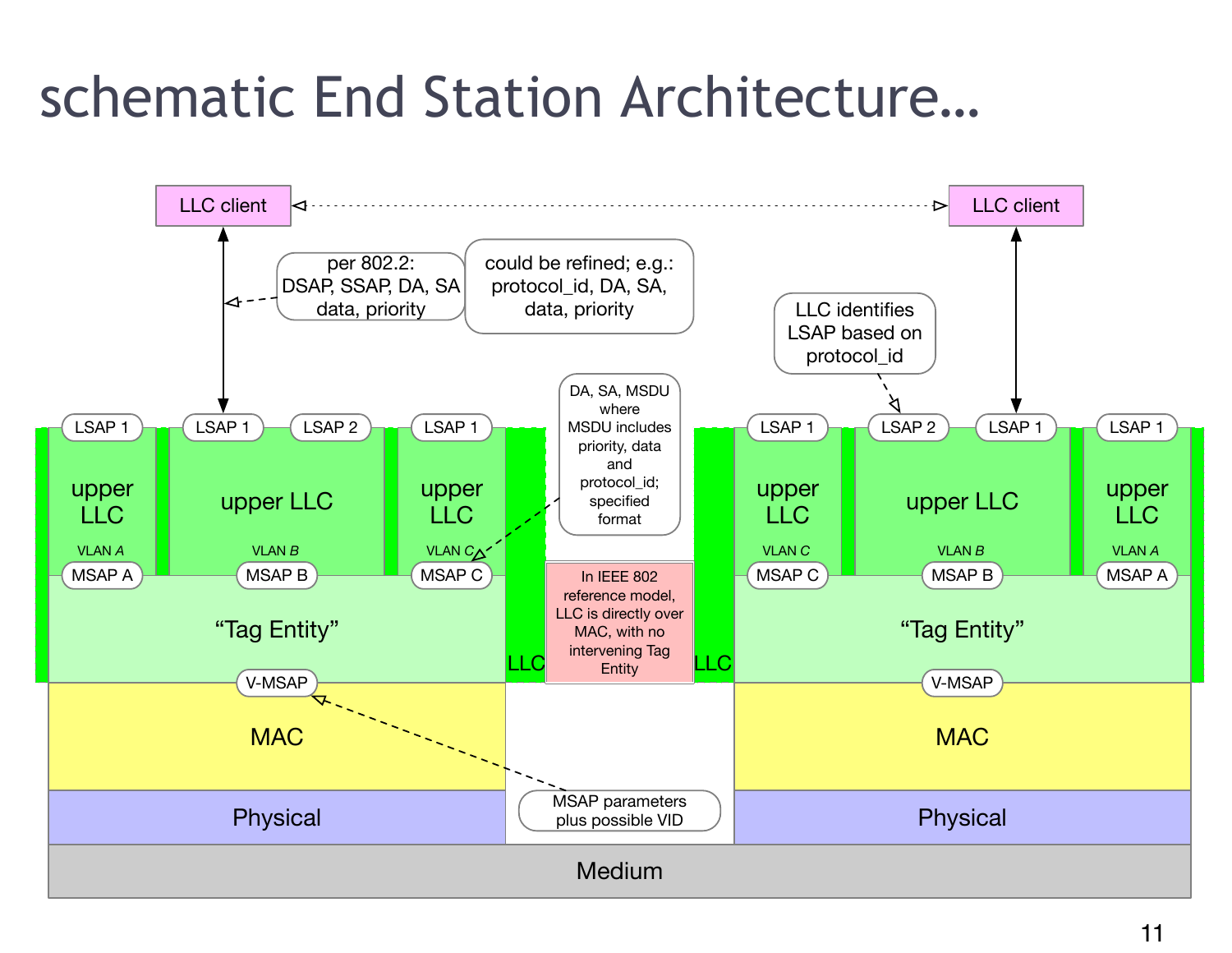### schematic End Station Architecture

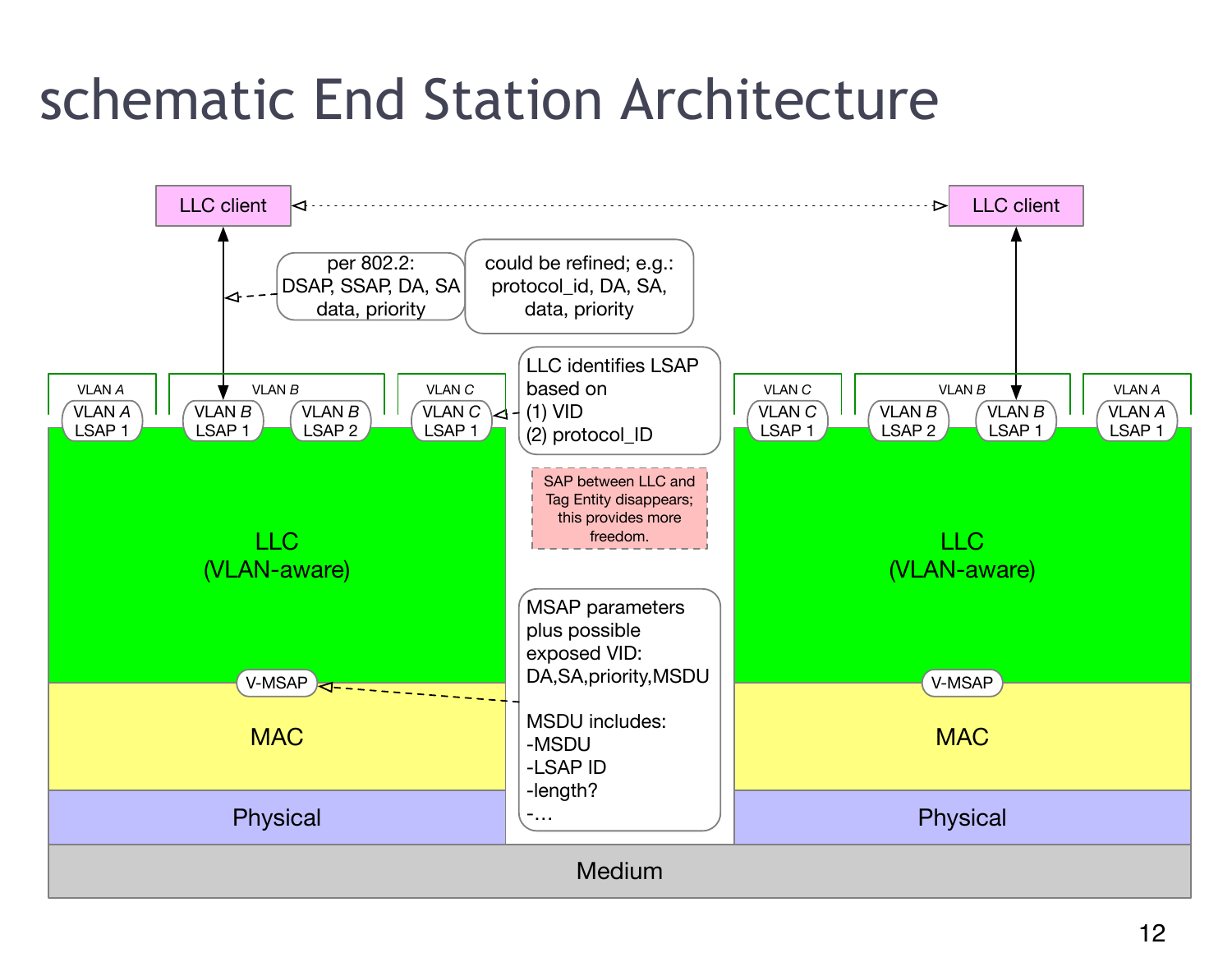## LLC operation

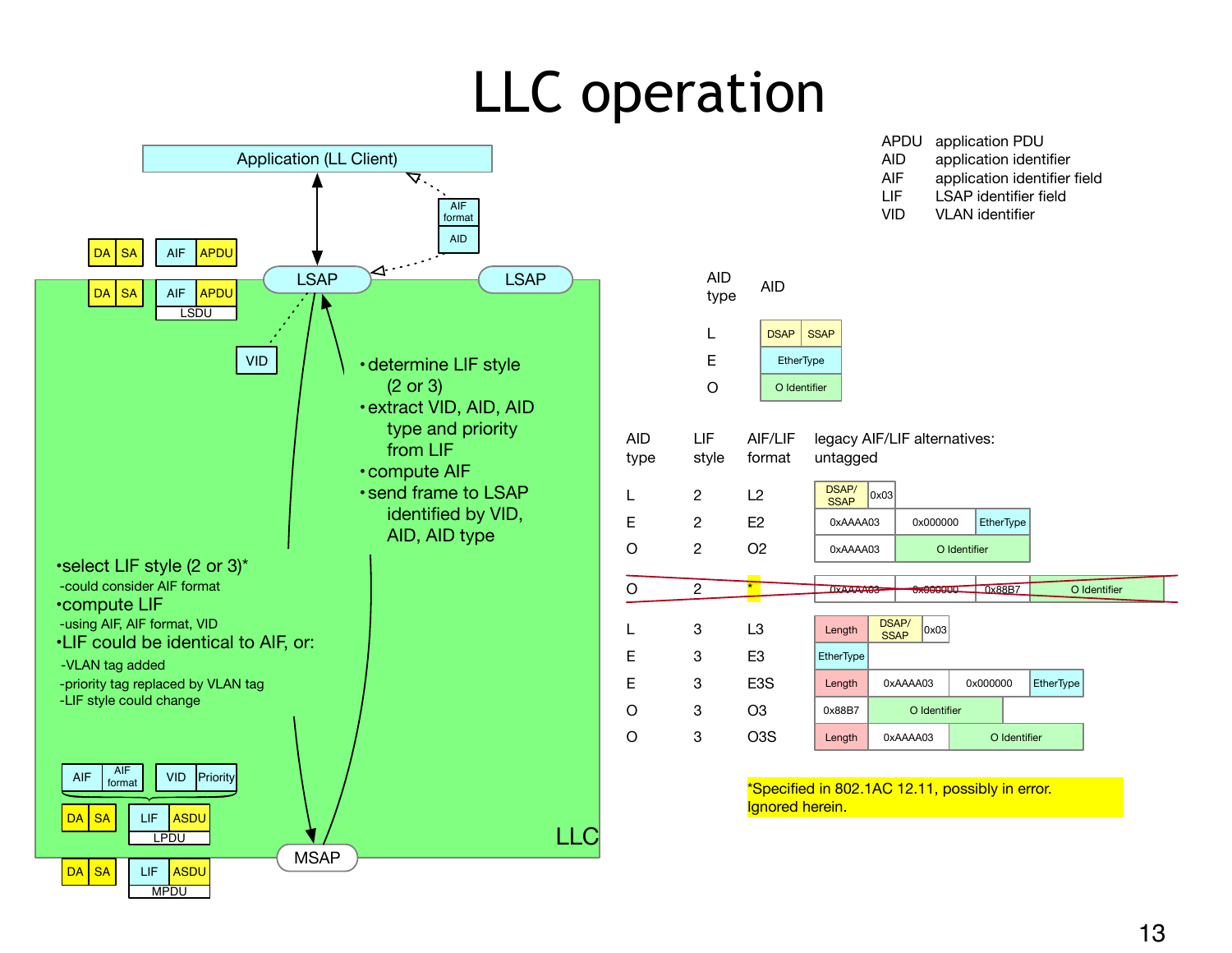#### LIF style without a functional LLC

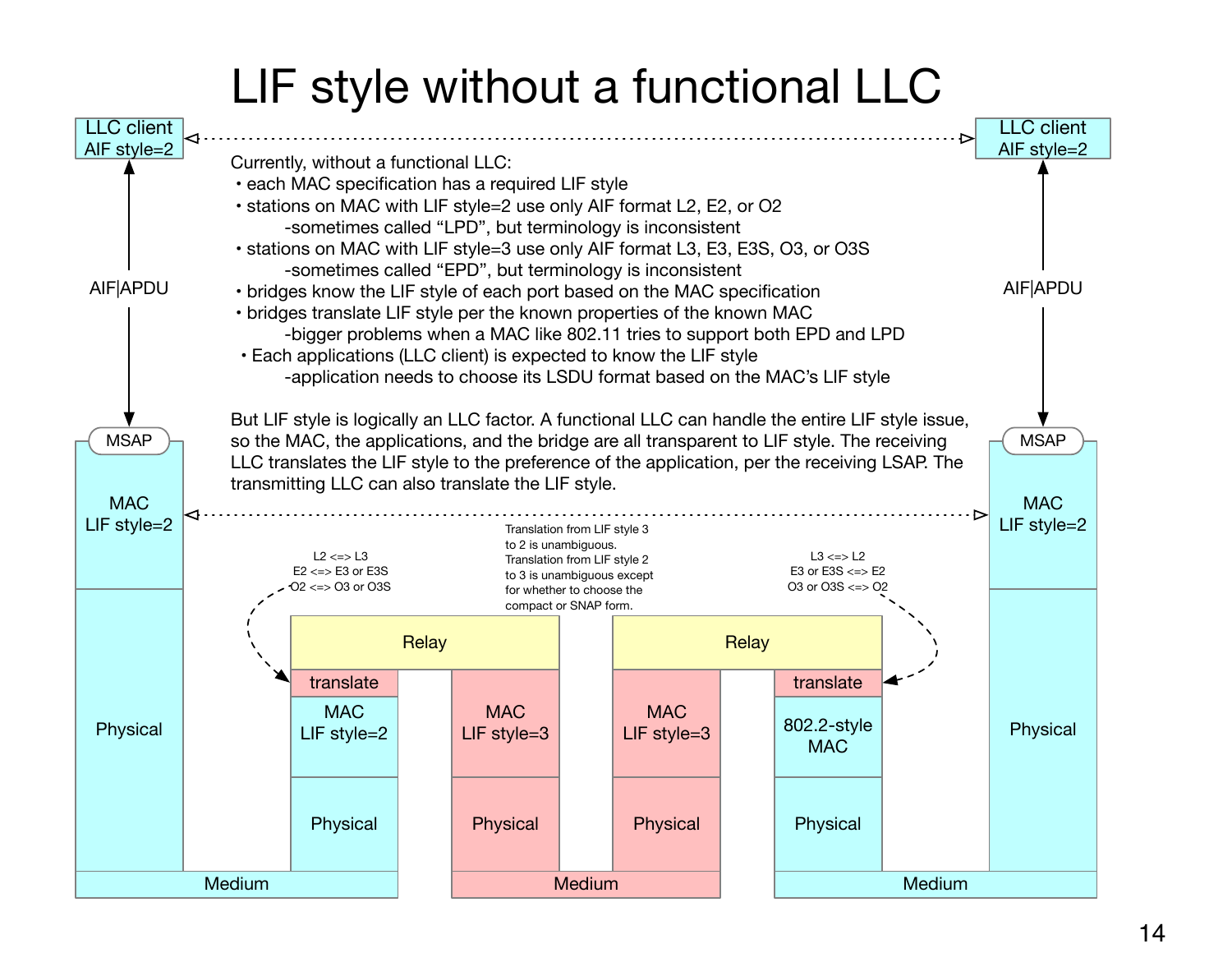#### Functional LLC, Greenfield

| <b>LLC</b> client                       | ◁                                                                                                                                                                                                                                                                                                                                                                                     |                                                                                                                                                                                                                                                         |                          |                          |                          |        | <b>LLC</b> client<br>AIF style=3 |  |  |  |  |  |
|-----------------------------------------|---------------------------------------------------------------------------------------------------------------------------------------------------------------------------------------------------------------------------------------------------------------------------------------------------------------------------------------------------------------------------------------|---------------------------------------------------------------------------------------------------------------------------------------------------------------------------------------------------------------------------------------------------------|--------------------------|--------------------------|--------------------------|--------|----------------------------------|--|--|--|--|--|
| AIF style=2<br>AIF APDU                 | With a functional LLC everywhere and no legacy to consider, this would work:<br>.LLC client chooses any AIF format and uses it permanently<br>*source LLC knows client's AIF format at the LSAP<br>• at source, LLC translates all ingress LLC frames to LIF style = 1<br>•destination LLC translates all egress LLC frames to LSAP AIF style<br>-need not match the source LIF style |                                                                                                                                                                                                                                                         |                          |                          |                          |        |                                  |  |  |  |  |  |
| <b>LSAP</b><br>LIF style<br>translation |                                                                                                                                                                                                                                                                                                                                                                                       | LIF translation in the source LLC allows the source LLC client freedom to choose either AIF<br>style and any AIF format.<br>However, this is a problem for destination devices lacking an LLC; they may receive some<br>frames in unexpected AIF style. |                          |                          |                          |        |                                  |  |  |  |  |  |
| <b>MSAP</b><br>MAC,<br>any<br>LIF style | Note: We also need to show that the MAC operates without either LIF style. People often<br>presume that it cannot.                                                                                                                                                                                                                                                                    |                                                                                                                                                                                                                                                         |                          |                          |                          |        |                                  |  |  |  |  |  |
|                                         |                                                                                                                                                                                                                                                                                                                                                                                       | no translation                                                                                                                                                                                                                                          |                          |                          | no translation           |        |                                  |  |  |  |  |  |
|                                         |                                                                                                                                                                                                                                                                                                                                                                                       | Relay                                                                                                                                                                                                                                                   |                          |                          | Relay                    |        |                                  |  |  |  |  |  |
| Physical                                |                                                                                                                                                                                                                                                                                                                                                                                       | MAC,<br>any<br>LIF style                                                                                                                                                                                                                                | MAC,<br>any<br>LIF style | MAC,<br>any<br>LIF style | MAC,<br>any<br>LIF style |        | Physical                         |  |  |  |  |  |
|                                         |                                                                                                                                                                                                                                                                                                                                                                                       | Physical                                                                                                                                                                                                                                                | Physical                 | Physical                 | Physical                 |        |                                  |  |  |  |  |  |
|                                         | Medium                                                                                                                                                                                                                                                                                                                                                                                |                                                                                                                                                                                                                                                         |                          | Medium                   |                          | Medium |                                  |  |  |  |  |  |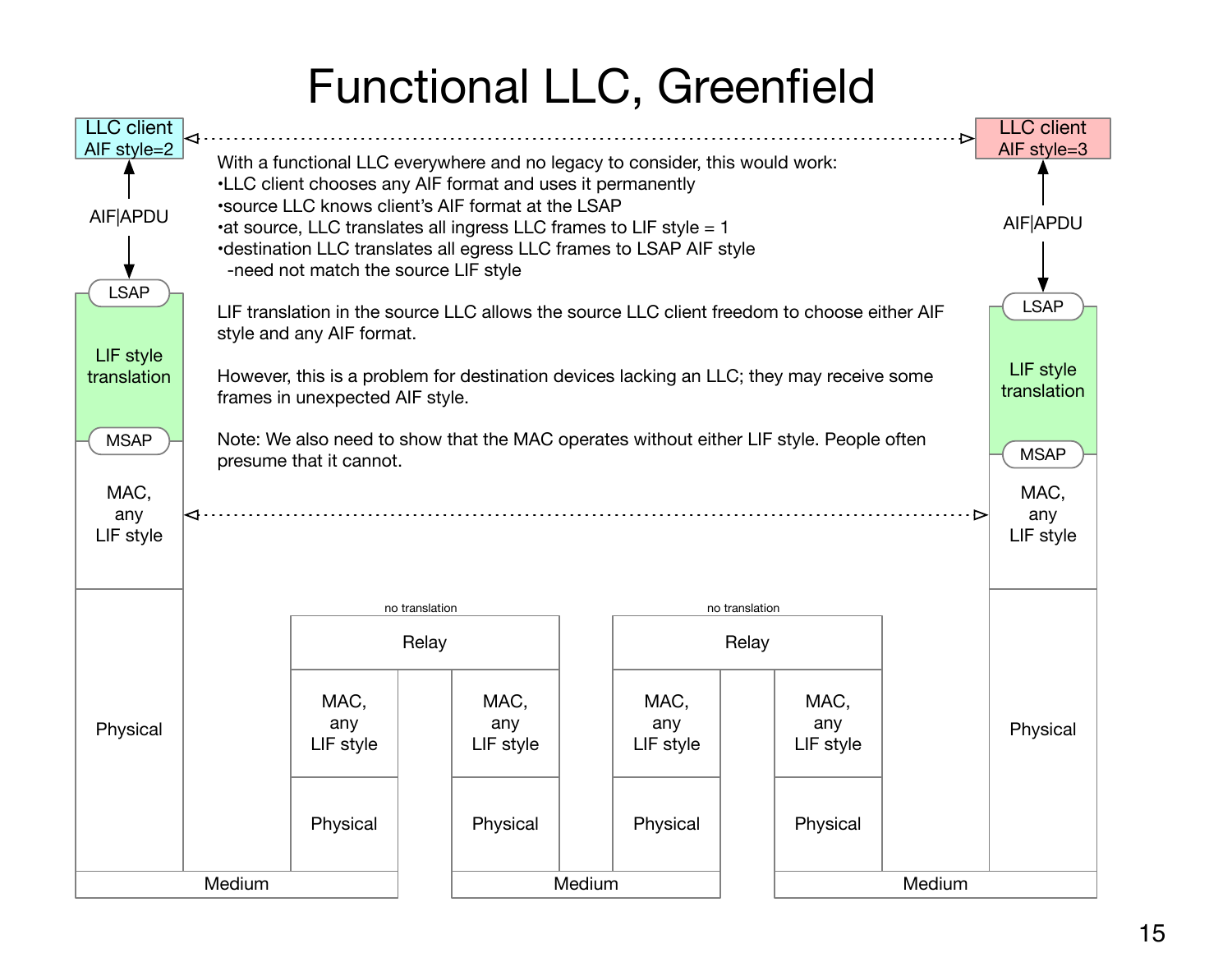#### Functional LLC, Backward Compatible

| <b>LLC</b> client                                                                  |                                                                                                                                                                                                                                                                                                                                                                                                                                                                                                                                                                    |                                                                                                                      |                  |  |          | <b>LLC</b> client<br>AIF style=3 |  |  |  |  |  |
|------------------------------------------------------------------------------------|--------------------------------------------------------------------------------------------------------------------------------------------------------------------------------------------------------------------------------------------------------------------------------------------------------------------------------------------------------------------------------------------------------------------------------------------------------------------------------------------------------------------------------------------------------------------|----------------------------------------------------------------------------------------------------------------------|------------------|--|----------|----------------------------------|--|--|--|--|--|
| AIF style=2<br><b>AIF APDU</b>                                                     | With a functional LLC everywhere and no legacy to consider, this would work:<br>.LLC client chooses any AIF format and uses it permanently<br>*source LLC knows client's AIF format at the LSAP<br>•at source, LLC translates all ingress LLC frames to the default LIF style per the MAC<br>•destination LLC translates all egress LLC frames to LSAP LIF style<br>-but no destination LLC translation is needed if bridges do it                                                                                                                                 |                                                                                                                      |                  |  |          |                                  |  |  |  |  |  |
| <b>LSAP</b><br>LIF style<br>translation<br><b>MSAP</b><br>MAC,<br>any<br>LIF style | LIF translation in the source LLC allows the source LLC client freedom to choose either LIF<br>style.<br>But this introduces a problem. All earlier LIF translations were from LIF style 2 or 3, or 3 to 2.<br>This new approach requires translating (2 or 3) to 2, or (2 or 3) to 3. This is more challenging,<br>because it's not always easy to examine the frame and determine whether its LIF style is 2 or<br>3. In fact, that's been the core of the problem since the beginning.<br>The problem is solved if we can identify the LIF style from the LSDU. |                                                                                                                      |                  |  |          |                                  |  |  |  |  |  |
|                                                                                    | translate or not                                                                                                                                                                                                                                                                                                                                                                                                                                                                                                                                                   |                                                                                                                      | translate or not |  |          |                                  |  |  |  |  |  |
|                                                                                    | Relay                                                                                                                                                                                                                                                                                                                                                                                                                                                                                                                                                              |                                                                                                                      | Relay            |  |          |                                  |  |  |  |  |  |
| Physical                                                                           | MAC,<br>any<br>LIF style<br>Physical                                                                                                                                                                                                                                                                                                                                                                                                                                                                                                                               | MAC,<br>MAC,<br>MAC,<br>any<br>any<br>any<br>LIF style<br>LIF style<br>LIF style<br>Physical<br>Physical<br>Physical |                  |  | Physical |                                  |  |  |  |  |  |
|                                                                                    | Medium                                                                                                                                                                                                                                                                                                                                                                                                                                                                                                                                                             | Medium                                                                                                               | Medium           |  |          |                                  |  |  |  |  |  |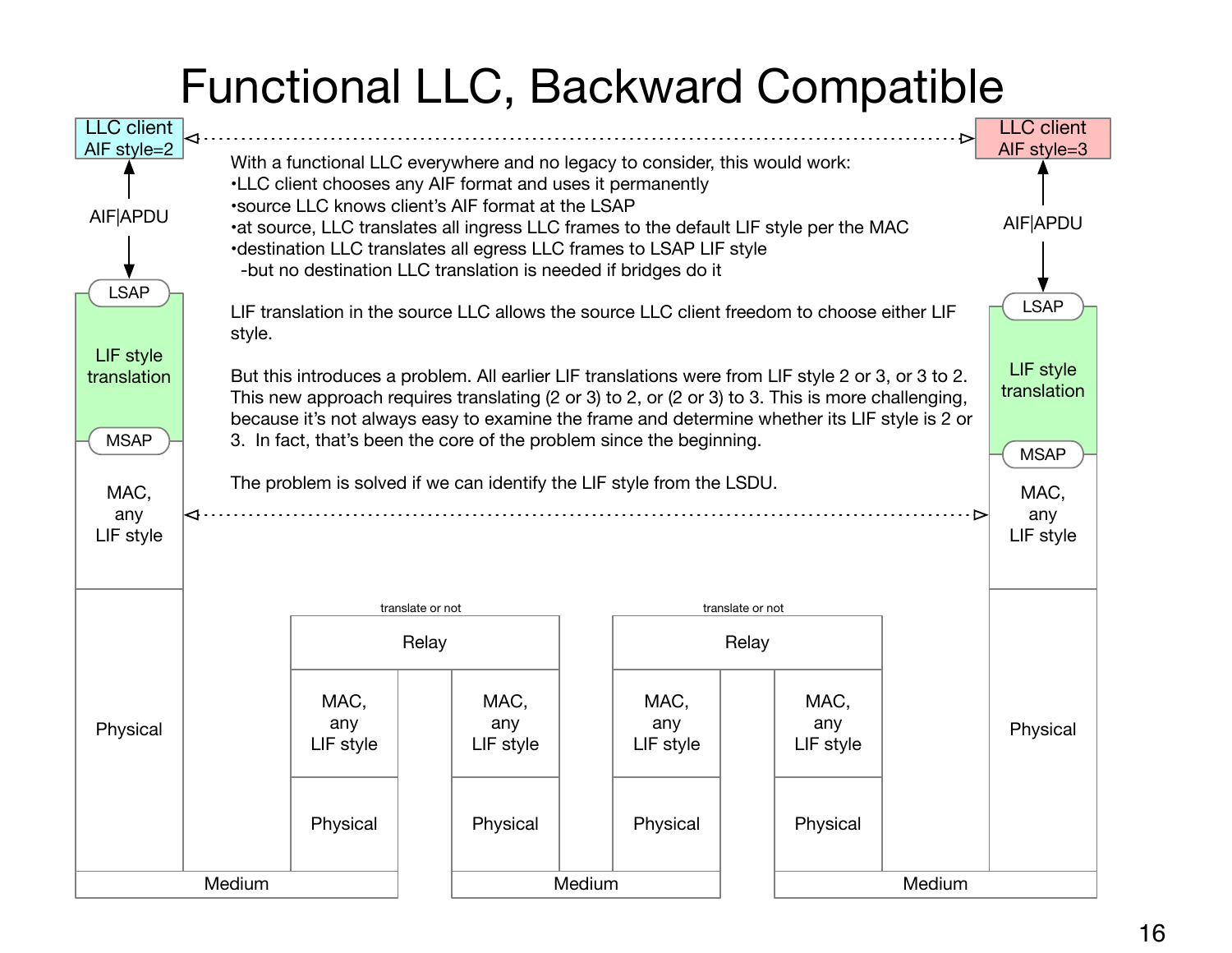# LIF style: untagged and tagged



AIF/LIF: tagged

AIF/LIF format

LIF style

3 3

3

3 3

In order to determine the LIF format, we need two assumptions:

(1) 0xAAAA is never used as an AID. It is not a current EtherType assignment and should be assigned for only SNAP use. This was also proposed (for a different reason) in:

https://www.ieee802.org/1/files/public/docs2009/h-rev-seaman-receive-only-protocol-0509-01.pdf (2) AIF format L2 is never used if DSAP/SSAP is a length [<0x05DD (1501)] or could be a possible EtherType

With these assumptions:

if frame begins with 0xAAAA03 then LIF style 2 else

if first 2 bytes of frame are  $>=0x0600$  (1536) then LIF style  $=$  3 else

if first 2 bytes of frame are  $\leq$  0x05DC (1500) then LIF style = 2

How to ensure Assumption (2)?

-solution 1: tag all DSAP/LSAP frames. The LLC converts any L2 format to L2T. -solution 2: solution 1, minus some exceptions (e.g., 0x4242, 0xFEFE are presumed L2) -those exceptions could still be used as EtherType in any LIF format except E3 -it's not clear we need an exception for 0x4242; it is currently used only in L3 format

Instead of EPD or LPD, we have universal protocol discrimination (UPD). Applications can choose their favorite AID type and AIF format, regardless of the MAC. Frames will be delivered in the requested AIF format; the same app can choose a different format per LSAP. Bridges need not (but may) translate AIF format.

See also R. Marks, "LLC Theory and Protocol Discrimination <https://mentor.ieee.org/802.11/dcn/21/11-21-0092-01-0arc.pdf>

| L2T              | 0xAAAA03 | 0x000000 | 0x8100       | <b>TCI</b> | Length           | DSAP/<br>0x03<br><b>SSAP</b> |                |                                                                                                                                                                               |                           |  |
|------------------|----------|----------|--------------|------------|------------------|------------------------------|----------------|-------------------------------------------------------------------------------------------------------------------------------------------------------------------------------|---------------------------|--|
| E <sub>2</sub> T | 0xAAAA03 | 0x000000 | 0x8100       | <b>TCI</b> | <b>EtherType</b> |                              |                | Per 802.1Q G.3 and 802.1AC 12.3                                                                                                                                               |                           |  |
| O2T              | 0xAAAA03 | 0x000000 | 0x8100       | <b>TCI</b> | Lenath           | 0xAAAA03                     | O Identifier   |                                                                                                                                                                               |                           |  |
|                  |          |          | $P^{\prime}$ |            |                  |                              | <b>Barbara</b> | $\mathbf{u}$ $\mathbf{v}$ $\mathbf{v}$ $\mathbf{v}$ $\mathbf{v}$ $\mathbf{v}$ $\mathbf{v}$ $\mathbf{v}$ $\mathbf{v}$ $\mathbf{v}$ $\mathbf{v}$<br>$\sim$ $\sim$ $\sim$ $\sim$ | $F = F = 2 \cdot 1222222$ |  |

| L3T               | 0x8100 | <b>TCI</b> | len              | DSAP/<br><b>SSAP</b> | $\log_{10}$ |          |              |                  |
|-------------------|--------|------------|------------------|----------------------|-------------|----------|--------------|------------------|
| E <sub>3</sub> T  | 0x8100 | <b>TCI</b> | <b>EtherType</b> |                      |             |          |              |                  |
| E <sub>3</sub> ST | 0x8100 | <b>TCI</b> | len              | 0xAAAA03             |             | 0x000000 |              | <b>EtherType</b> |
| O3T               | 0x8100 | <b>TCI</b> | 0x88B7           | O Identifier         |             |          |              |                  |
| O <sub>3</sub> ST | 0x8100 | <b>TCI</b> | len              | 0xAAAA03             |             |          | O Identifier |                  |

Note regarding L3T, E3ST, and O3ST: Per IEEE Std 802.3, the "Length" field serves for depadding padded frames. However, when a tag is used, the Length/Type field is a Type, and no length information in the frame is used for depadding. Therefore, in a tagged frame, the value of the field is ignored in the Ethernet MAC. Here it is called "len," not "Length," to indicate that fact.

Some applications may believe that LLC protects against padding if LIF style 2 is used, but Ethernet cannot if the frame is tagged. So, should depadding be explicitly NOT promised? Or should that function be incorporated in the LLC (as 802.1Q specifies depadding in the bridge)? E3ST and O3ST are required for cases in which depadding functionality is needed. No alternative to L3T is available, even if depadding is not required.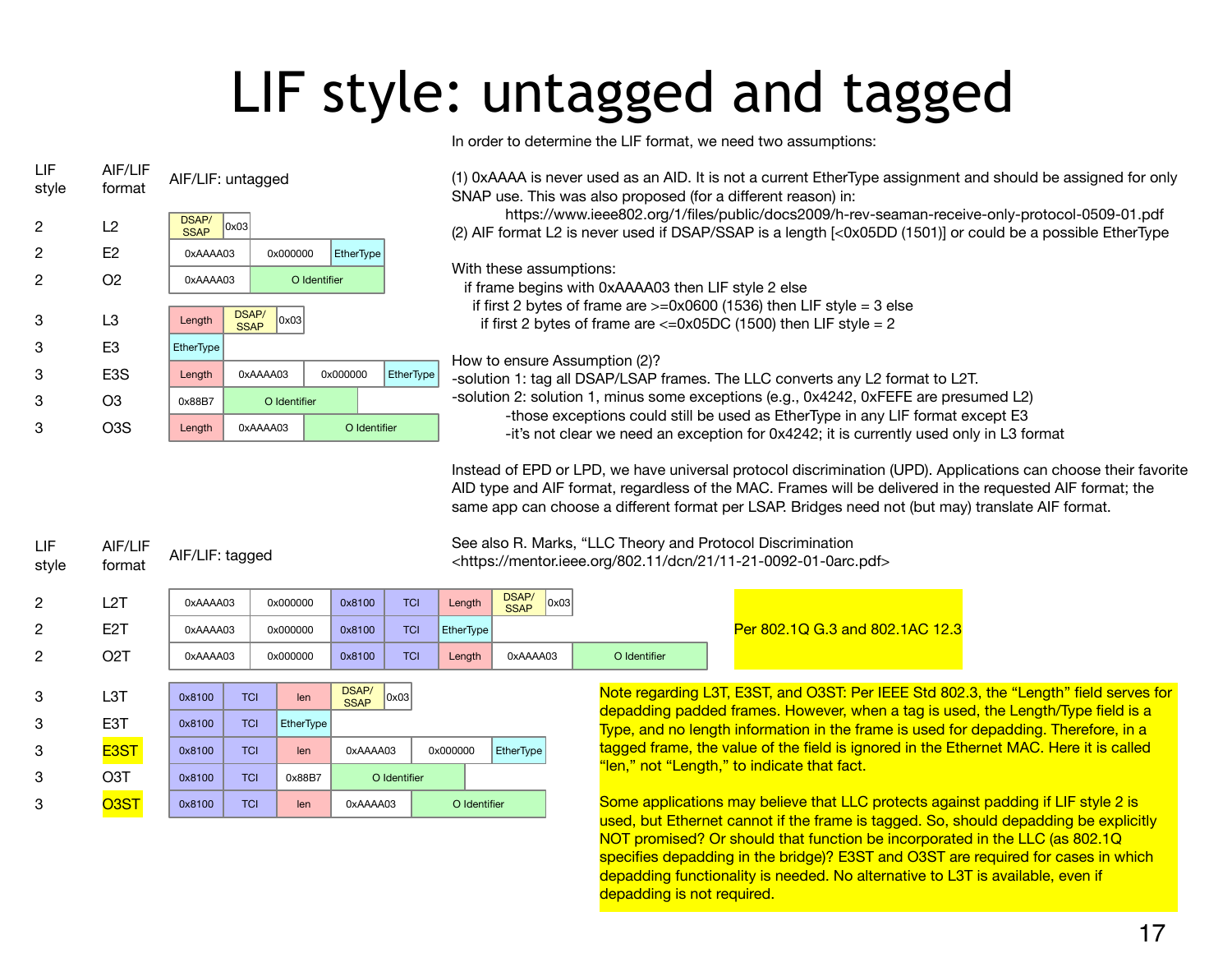## Possible LLC Role: Invalid Frame Check

| LIF<br>style | AIF/LIF<br>format | AIF/LIF: untagged    |              |                              |          |                  |          |  |                  |  |
|--------------|-------------------|----------------------|--------------|------------------------------|----------|------------------|----------|--|------------------|--|
| 2            | L <sub>2</sub>    | DSAP/<br><b>SSAP</b> | 0x03         |                              |          |                  |          |  |                  |  |
| 2            | E <sub>2</sub>    | 0xAAAA03             | 0x000000     |                              |          | <b>EtherType</b> |          |  |                  |  |
| 2            | O <sub>2</sub>    | 0xAAAA03             | O Identifier |                              |          |                  |          |  |                  |  |
|              |                   |                      |              |                              |          |                  |          |  |                  |  |
| 3            | L3                | Length               |              | DSAP/<br>0x03<br><b>SSAP</b> |          |                  |          |  |                  |  |
| 3            | E3                | <b>EtherType</b>     |              |                              |          |                  |          |  |                  |  |
| 3            | E <sub>3</sub> S  | Length               |              |                              | 0xAAAA03 |                  | 0x000000 |  | <b>EtherType</b> |  |
| 3            | O3                | 0x88B7               |              | O Identifier                 |          |                  |          |  |                  |  |
| 3            | O3S               | Length               |              | 0xAAAA03                     |          | O Identifier     |          |  |                  |  |

 $\overline{L}$   $\overline{L}$   $\overline{L}$   $\overline{L}$   $\overline{L}$   $\overline{L}$   $\overline{L}$   $\overline{L}$   $\overline{L}$   $\overline{L}$   $\overline{L}$   $\overline{L}$   $\overline{L}$   $\overline{L}$   $\overline{L}$   $\overline{L}$   $\overline{L}$   $\overline{L}$   $\overline{L}$   $\overline{L}$   $\overline{L}$   $\overline{L}$   $\overline{L}$   $\overline{L}$   $\overline{$ 

The LLC could be made responsible to filter invalid frames sent by the LLC Client.

Consider E3S, where the LLC Client sets EtherType=0x8100 and the data begins TCI|EtherType

| E <sub>3</sub> S | Lenath | 0xAAAA03 | 0x000000 |  |  | 0x8100   Client TCI   EtherType | data |
|------------------|--------|----------|----------|--|--|---------------------------------|------|
|------------------|--------|----------|----------|--|--|---------------------------------|------|

When tagged and translated to LIF style 2, this becomes:



This double-tagged format could lead to unexpected results.

Possible solution: specify valid frame formats and have the LLC drop invalid frame. VLAN tagging is the responsibility of the LLC and could be prohibited by the client.

| LIF<br>style   | AIF/LIF<br>format | AIF/LIF: tagged |            |          |                  |                      |              |            |        |                  |                      |      |              |
|----------------|-------------------|-----------------|------------|----------|------------------|----------------------|--------------|------------|--------|------------------|----------------------|------|--------------|
| $\overline{2}$ | L <sub>2</sub> T  | 0xAAAA03        |            | 0x000000 |                  | 0x8100               |              | <b>TCI</b> |        | Length           | DSAP/<br><b>SSAP</b> | 0x03 |              |
| $\overline{2}$ | E <sub>2</sub> T  |                 | 0xAAAA03   |          | 0x000000         | 0x8100               |              | <b>TCI</b> |        | <b>EtherType</b> |                      |      |              |
| $\overline{2}$ | O <sub>2</sub> T  | 0xAAAA03        |            | 0x000000 |                  | 0x8100               | <b>TCI</b>   |            | Length |                  | 0xAAAA03             |      | O Identifier |
|                |                   |                 |            |          |                  |                      |              |            |        |                  |                      |      |              |
| 3              | L <sub>3</sub> T  | 0x8100          | <b>TCI</b> |          | len              | DSAP/<br><b>SSAP</b> | 0x03         |            |        |                  |                      |      |              |
| 3              | E <sub>3</sub> T  | 0x8100          | <b>TCI</b> |          | <b>EtherType</b> |                      |              |            |        |                  |                      |      |              |
| 3              | E <sub>3</sub> ST | 0x8100          | <b>TCI</b> |          | len              | 0xAAAA03             |              | 0x000000   |        | <b>EtherType</b> |                      |      |              |
| 3              | O <sub>3</sub> T  | 0x8100          | <b>TCI</b> |          | 0x88B7           |                      | O Identifier |            |        |                  |                      |      |              |
| 3              | O <sub>3</sub> ST | 0x8100          | <b>TCI</b> |          | len              | 0xAAAA03             |              |            |        | O Identifier     |                      |      |              |